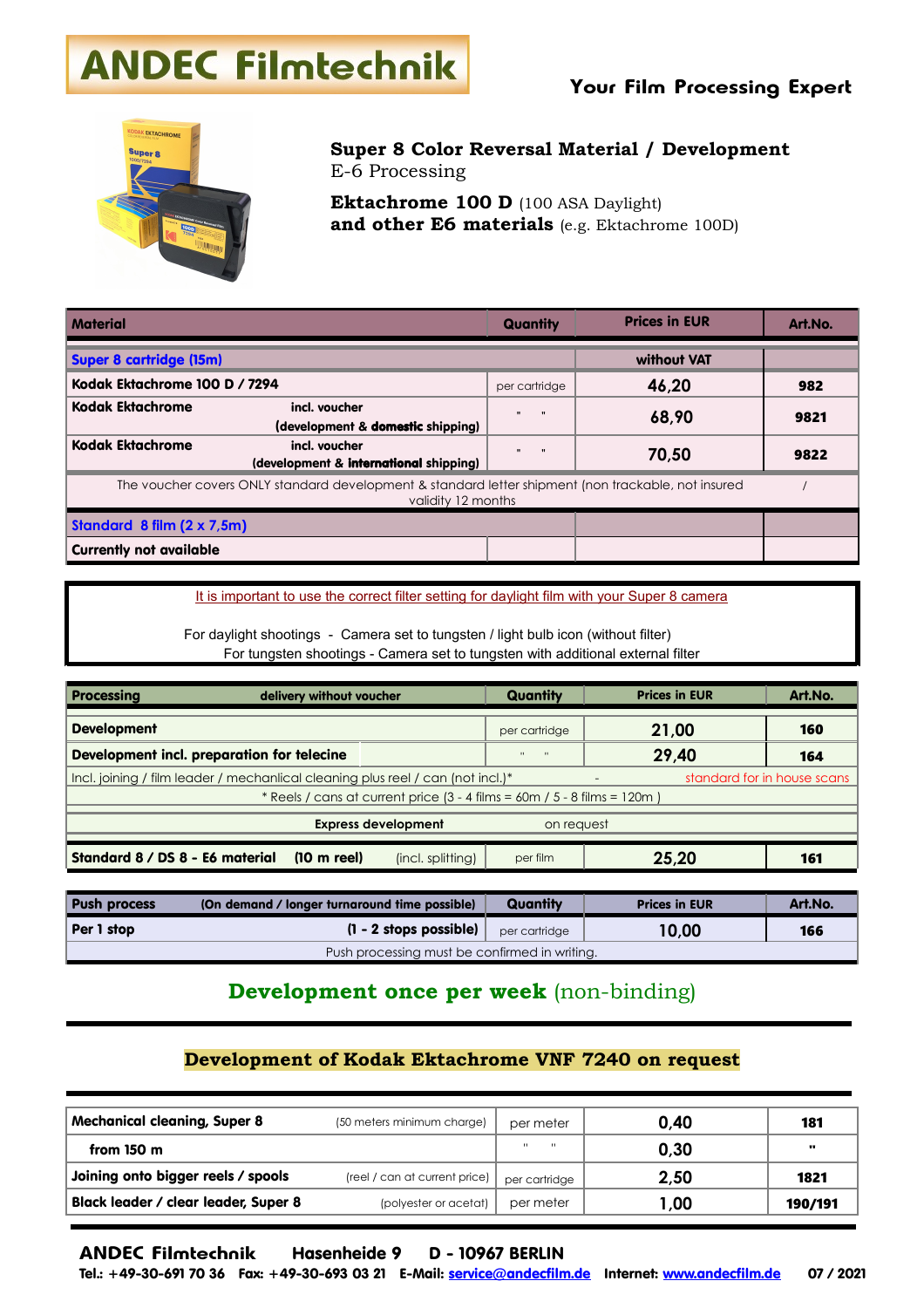# *Film scan*

|                                            | <b>SD</b> | HD                | 2K     | $4K$ (ProRes 422) | $4K$ (DPX) |
|--------------------------------------------|-----------|-------------------|--------|-------------------|------------|
| <b>Basic price</b><br>(incl. 10 minutes)   | $75,-$    | $95,-$<br>$140,-$ |        | $250 -$           | $250,-$    |
| $\epsilon$ / min.<br>(exceeding 10 min.)   | $5,-$     | 7,50              | $10,-$ | $18,-$            | $20,-$     |
| <b>Special price</b><br>$(1$ film $/ 15m)$ | $70,-$    |                   |        |                   | $150,-$    |

### **Standard: ProRes 422, 25 fps, open gate, low contast (\*)**

### **\* Different settings or formats have to be requested when placing the order.**

Then required informations: needed fps, data container (avi, mov, mfx), compression (ProRes, DNxHD, uncompressed) and / or - single frame sequence (tiff, dpx, cinema dng), frame, contrast

Transfer to USB 3.0 stick, hard drive or via upload.

If not delivered, storage medium will be charged additionally.

### **Surcharges for ftp upload:**  $> 100$  **GB** - 25.-  $\epsilon$ , every additional 50 GB - 5.-  $\epsilon$

(Files are only stored temporarily and will be deleted in a timely manner, download and check as soon as possible.)

Before scanning the films will be checked for any tears or corrupt splices and - at an additional charge repaired and cleaned if necessary.

### **Films that are digitized (in-house) immediately after development will be prepped for scanning by default.**

|             |                                  |                            |                    | Shipping / handling costs (domestic only) |         |                |
|-------------|----------------------------------|----------------------------|--------------------|-------------------------------------------|---------|----------------|
| Development | Standard large letter<br>Package | $1 - 4$ films<br>> 4 films | EUR 6.-<br>EUR 8.- | Film material                             | Package | <b>EUR 8.-</b> |

**Other options and foreign shipping can be requested. Additional costs may apply.**

### **All prices in EURO plus. VAT VAT corresponding to delivery address (country). Shipping costs will vary for international shipping.**

### **Paymnet options (domestic):**

Bank transfer, credit card (Visacard, Mastercard, American Express), PayPal (fees)



### **Payment options (international):**

Prepayment (bank transfer, PayPal (fees), credit card (Visacard, Mastercard, American Express)) or according to prior agreement

**For bank transfer and PayPal payments: All applicable fees to your account.**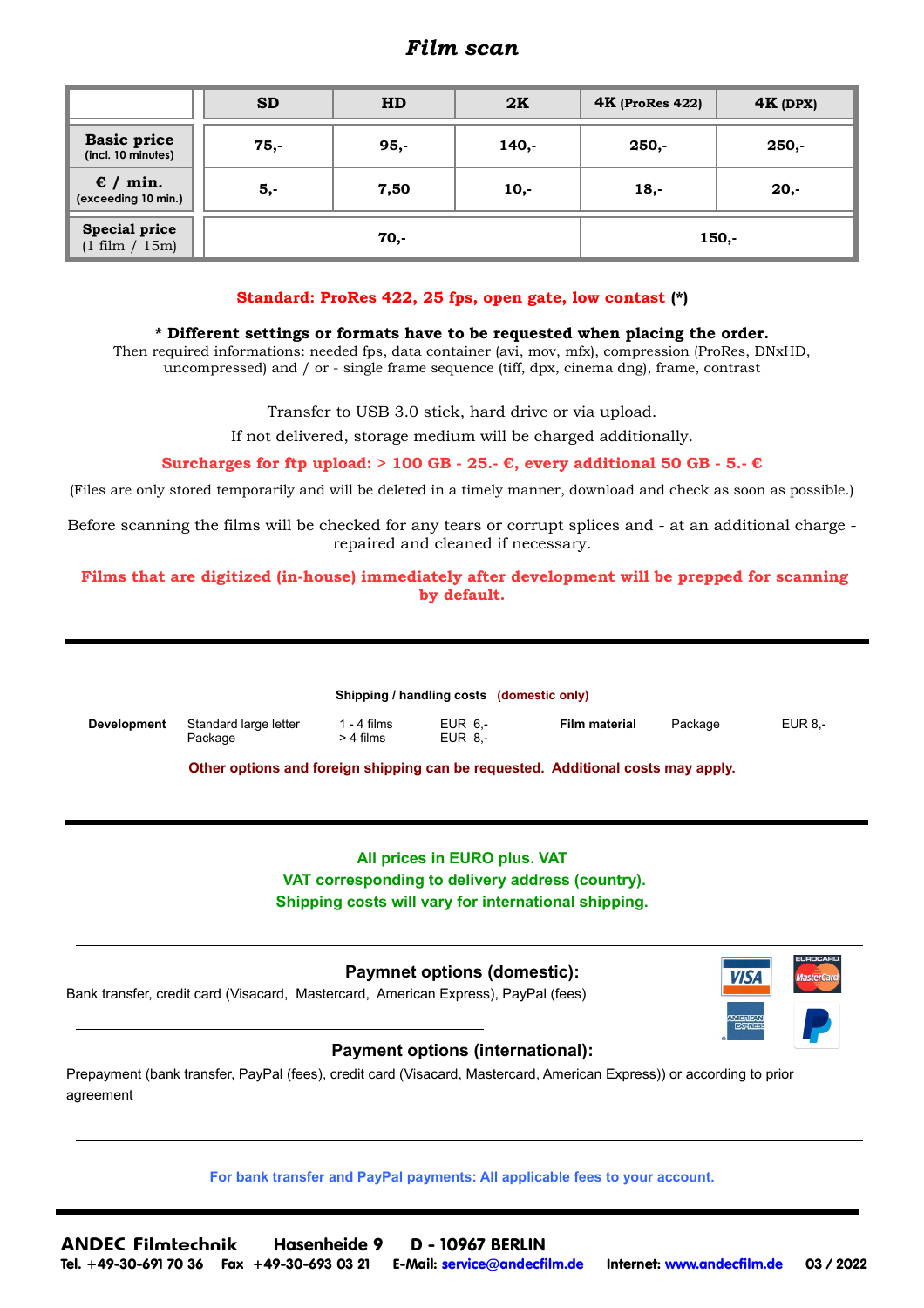# **ANDEC Filmtechnik**

# **Super 8 Black & White Reversal Material / Development**



# **Kodak Tri-X 7266 (200 ASA / 24 DIN)**

as well as other b & w reversal materials

| <b>Material</b>                                                                                                                       | Art.No.                                  | <b>Prices in EUR</b>                                   | X                             |  |  |  |
|---------------------------------------------------------------------------------------------------------------------------------------|------------------------------------------|--------------------------------------------------------|-------------------------------|--|--|--|
| <b>Super 8 cartridge (15m)</b>                                                                                                        |                                          | without VAT                                            |                               |  |  |  |
| Kodak TXR 7266                                                                                                                        | 981                                      | 30,25                                                  |                               |  |  |  |
| Kodak TXR 7266<br>incl. voucher<br>(development & domestic shipping)                                                                  | 9811                                     | 52,10                                                  | 5% discount<br>for 20 or more |  |  |  |
| Kodak TXR 7266<br>incl. voucher<br>(development & international shipping)                                                             | 9812                                     | 53,75                                                  | cartridges                    |  |  |  |
| The voucher covers ONLY standard development & standard letter shipment (non trackable, not insured<br>$\prime$<br>validity 12 months |                                          |                                                        |                               |  |  |  |
|                                                                                                                                       |                                          |                                                        |                               |  |  |  |
| Standard 8 film (2 x 10m)                                                                                                             |                                          |                                                        |                               |  |  |  |
| Fomapan R 100                                                                                                                         | per film                                 | 15.00                                                  | 9841                          |  |  |  |
| <b>Processing</b><br>delivery without voucher                                                                                         | Quantity                                 | <b>Prices in EUR</b>                                   | Art.No.                       |  |  |  |
| <b>Development</b>                                                                                                                    | per cartridge                            | 21,00                                                  | 170                           |  |  |  |
| - 10 cartridges and more                                                                                                              | $\alpha = -\alpha$                       | 18,90                                                  | u.                            |  |  |  |
| <b>Development incl. telecine preparation</b>                                                                                         | $0.1\leq 0.01$                           | 29,40                                                  | 174                           |  |  |  |
| - 10 cartridges and more                                                                                                              | $\mathbf{H}^{\mathrm{max}}$<br>$\sim$ 11 | 26,50                                                  |                               |  |  |  |
| Incl. joining / film leader / mechanlical cleaning plus reel / can (not incl.)*                                                       |                                          |                                                        | standard for in house scans   |  |  |  |
| * Reels / cans at current price (3 - 4 films = 60m / 5 - 8 films = 120m)                                                              |                                          |                                                        |                               |  |  |  |
| <b>Express development</b> (Delivery on regular scheduled development day)<br>(May be possible on request.)                           | + once                                   | 75,00                                                  | 1751                          |  |  |  |
| <b>Express development</b><br>(Delivery on non-scheduled development day)<br>(May be possible on request.)                            |                                          | Minimum charge of 24 films<br>(development price only) | 174                           |  |  |  |
| Standard 8 / DS 8 (10 m reel)<br>(incl. splitting)                                                                                    | per film                                 | 25,20                                                  | 171                           |  |  |  |
| Standard 8 / DS 8 (30 m reel)<br>(incl. splitting)                                                                                    | $\mathbf{H}$<br>$\blacksquare$           | 55,00                                                  | 172                           |  |  |  |
| <b>Push processing</b>                                                                                                                | Quantity                                 | <b>Prices in EUR</b>                                   | Art.No.                       |  |  |  |
| $+1$ stop                                                                                                                             | per cartridge                            | 5,00                                                   | 176                           |  |  |  |
| $+2$ stops                                                                                                                            | $\bar{\bar{H}}$<br>$\mathbf{u}$          | 10,00                                                  | 177                           |  |  |  |
| $+3$ stops<br>(Tri-X only)                                                                                                            | ù.<br>$\mathbf{H}$ .                     | 20,00                                                  | 1771                          |  |  |  |
| Push processing must be confirmed in writing on the order form.                                                                       |                                          | Causes contrast reduction.                             |                               |  |  |  |

# Regular development day: Thursday (non-binding) / Delivery until Wednesday, 4pm

No waranty for the outcome of old or unidentified material.

| <b>Mechanical cleaning, Super 8</b><br>(50 meters minimum charge) |                               | per meter                                | 0.40 | 181     |
|-------------------------------------------------------------------|-------------------------------|------------------------------------------|------|---------|
| from $150 \text{ m}$                                              |                               | $\mathbf{u} = \mathbf{u} + \mathbf{u}$ . | 0,30 | - 77    |
| Joining onto bigger reels / spools                                | (reel / can at current price) | per cartridge                            | 2,50 | 1821    |
| Black leader / clear leader, Super 8                              | (polyester or acetat)         | per meter                                | 1,00 | 190/191 |